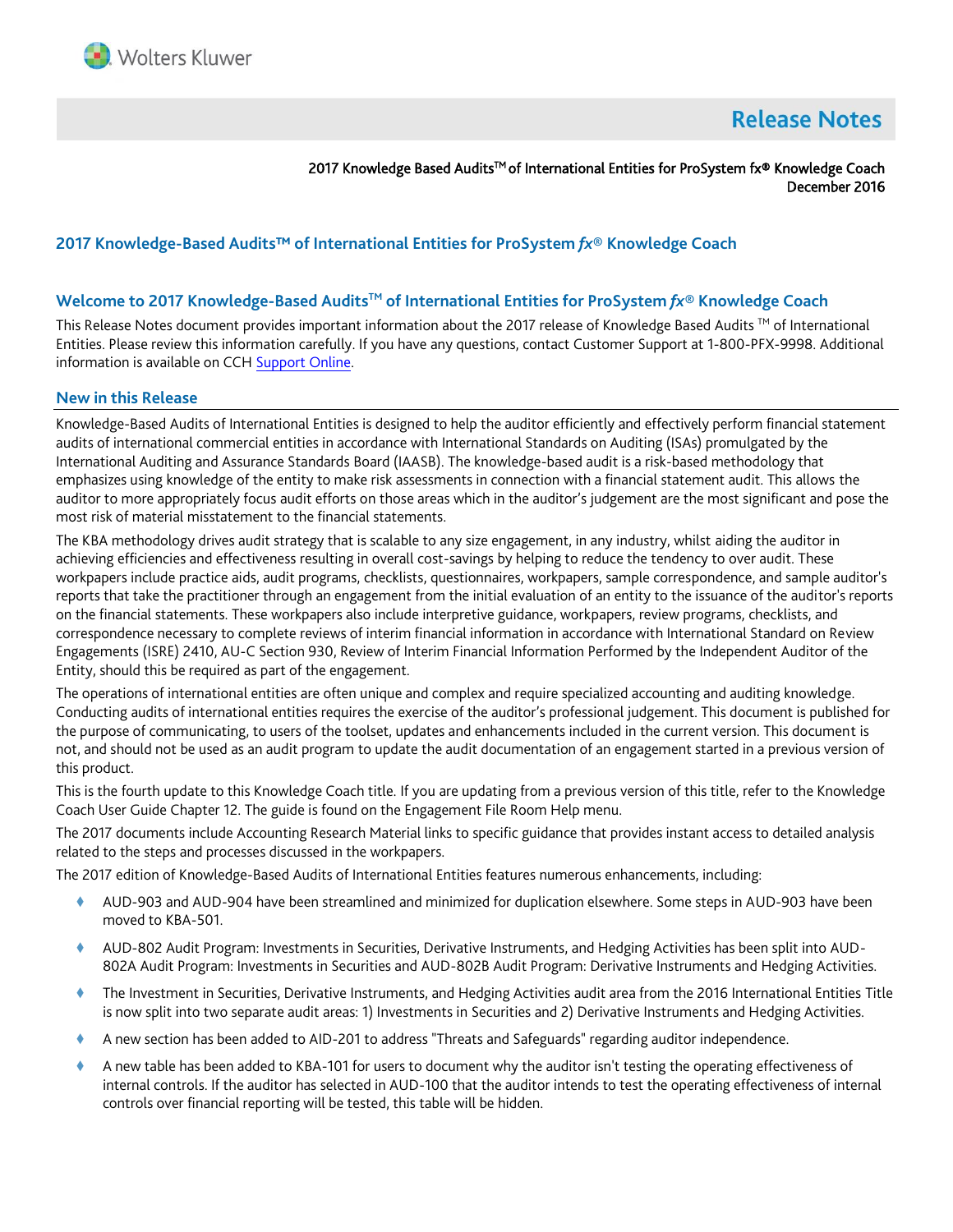- KBA-105 has been reorganized so that the user will add entries to column 1 instead of column 3 so the flow is more logical.
- New columns have been added to AID-701 which will allow the user to select whether the assertion is relevant or not. For any assertion marked as not relevant the user will NOT need to complete the planned level of control risk. The selections made in this new column will flow to other areas of the workpaper.
- A comments column has been added to KBA-400 Scoping and Mapping Table and in KBA-502 Assertion Level Risk Table.
- An option for a Not Applicable answer has been added to question 9 of AUD-602.
- A new Not Applicable option has been added in KBA-103 column 15, "If Not a Significant Deficiency, Is It Important Enough to Merit Attention by Management?"
- Changes have been made to address issues with risk information not flowing correctly to KBA-40x series workpaper when cash receipts/cash disbursements have been selected.
- Changes have been made to clarify various risk diagnostics so that the correct diagnostics are displayed at the proper time.
- New Resource Document as follows:
	- o RES-024 Special Considerations in Auditing Financial Instruments

#### [Click here](http://support.cch.com/updates/KnowledgeCoach/pdf/guides_tab/2017%20International%20Title%20Overview%20for%20Knowledge%20Coach%20Users.pdf) for the 2017 International Entities Title Overview for Knowledge Coach Users

In addition, forms and practice aids throughout have been updated to include new examples and tips and, where applicable, to take into account:

New literature, standards, and developments, reflected in the following current audit and accounting guidance:

- ISRE 2410, AU-C Section 930, Review of Interim Financial Information Performed by the Independent Auditor of the Entity
- ISA 810 (Revised), Engagements to Report on Summary Financial Statements

## Important Notes

- Make sure to save changes to workpapers before closing the workpaper or the binder to ensure data is correctly updated.
- If your Current Editor Knowledge Coach MS® Word workpapers become read-only or crash, please do the following:
	- o Keep the binder with the affected workpapers open.
	- o Highlight the workpaper in the binder window and go to Tools > Save Knowledge Coach Answers.
- As of the December 2016 update to Engagement 7.5 and Knowledge Coach 2.5, you can open binders that contain Knowledge Coach workpapers when logged into the Shared File Room (SFR) mode in Engagement with the following restrictions:
	- o Knowledge Coach workpapers cannot be edited in the SFR mode.
	- o However, Knowledge Coach workpapers can be viewed as read-only, signed off on, and workpaper notes can be written on Knowledge Coach workpapers while in the SFR mode.
	- o Non-Knowledge Coach workpapers can be edited in SFR mode without restriction.

#### System Requirements

- This title MUST be used with ProSystem *fx* ® Engagement version 7.5 or higher, ProSystem *fx*® Knowledge Coach version 2.5, and 2016 Financial Statement Base v3 or higher. If you have not installed the ProSystem fx® Engagement 7.5 and Knowledge 2.5, ensure that you do so before using this title. If you are upgrading from ProSystem *fx*® Engagement 7.1 or lower please contact Technical Support at 1-800-PFX-9998 for detailed instructions.
- A minimum of 4GB of RAM is required for optimal performance when opening and navigating through ProSystem *fx*® Knowledge Coach workpapers.

#### **Download Instructions**

Download the 2017 Knowledge Based Audits of International Entities from the ProSystem *fx* ®Knowledge Coach Updates section of the ProSystem *fx*® Engagement Support Web site at the following URL[: http://support.cch.com/updates/KnowledgeCoach,](http://support.cch.com/updates/KnowledgeCoach) then select the Knowledge Coach Series and Download file link next to the 2017 Knowledge-Based Audits of International Entities. On some occasions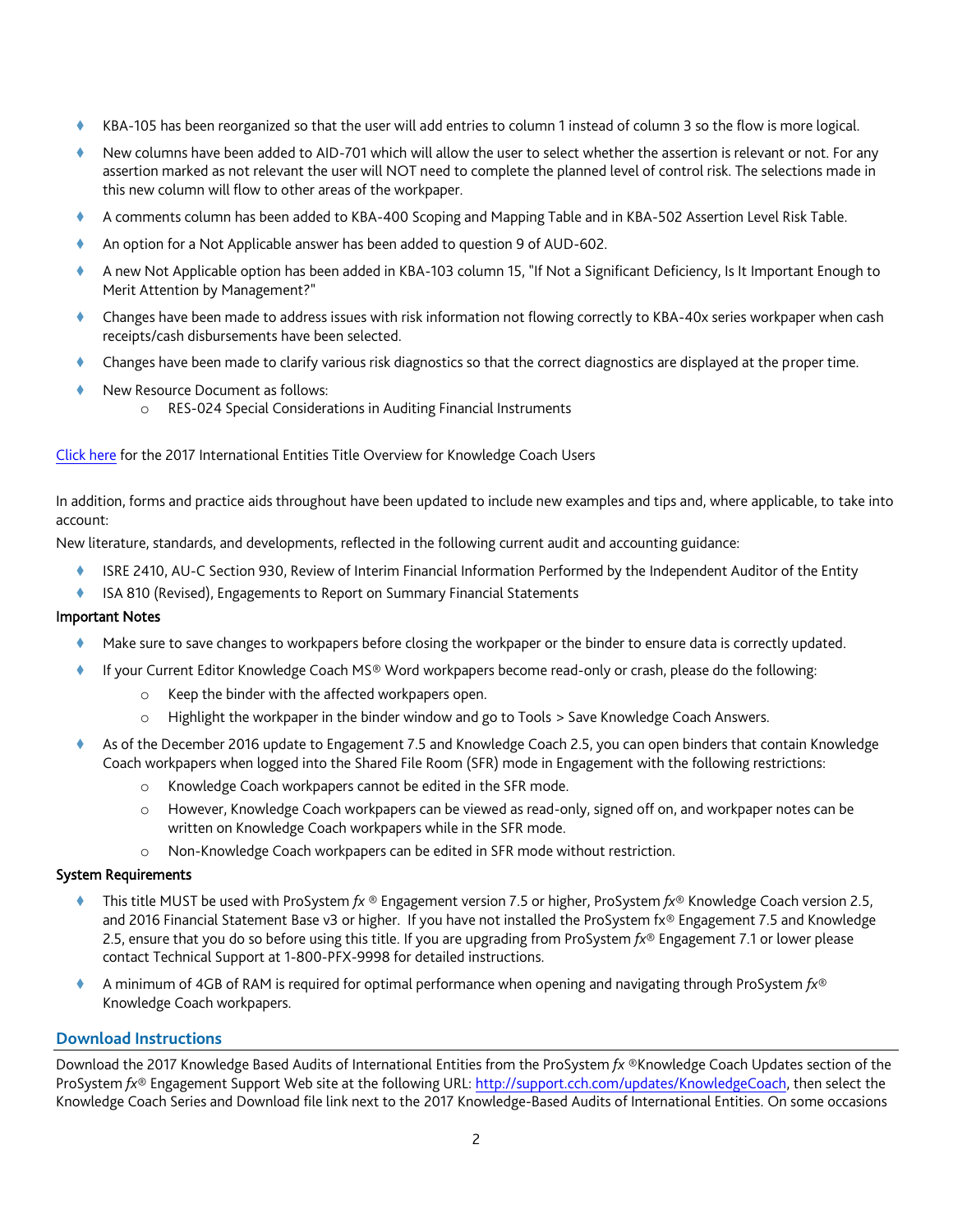the content package file (.KCP) will download with the extension changed to .ZIP. If this occurs, please change the extension of the downloaded file to KCP using all capital letters.

You must install the 2016 Financial Statement Base v3 title before installing the 2017 Knowledge Based Audits of International Entities. The Financial Statement Base title is also available at the following link:<http://support.cch.com/updates/KnowledgeCoach>

Important: ProSystem *fx*® Engagement version 7.5 or higher and Knowledge Coach version 2.5 must be installed on the computer in order to install this Knowledge Coach title. Additional requirements include Microsoft® Office 2010, Microsoft® Office 2010 Primary Interop Assemblies (PIA) and Visual Studio® 2005 Tools for the Office Second Edition Runtime, Visual Studio® Tools for Office System Runtime version 3.0, and Visual Studio® Tools for the Office System 3.0 Runtime Service Pack 1., Visual Studio® Tools for Office Runtime 4.0 (VSTOR) (32-bit version for 32-bit OS and 64-bit version for 64-bit OS).

The 2017 Knowledge-Based Audits of International Entities (12/29/16).KCP download is a proprietary file that must be installed from within Engagement. Save this KCP file to a location on your local drive and follow the Installation Instructions included in the Release Bulletin.

# **Installation Instructions**

Once you have downloaded your Knowledge Coach title, you will need to add it to the list of titles within ProSystem *fx* ® Engagement. The only additional system requirement is approximately 75MB of disk space to store your Knowledge Coach Program content files. Please refer to the ProSystem *fx* ® Engagement with Knowledge Coach Release Notes for any other system requirements.

After downloading the 2017 Knowledge Based Audits of International Entities, do the following:

- Launch the ProSystem *fx* ® Engagement Workpaper Management application so that the Local File Room is displayed. Select Tools > Knowledge Coach Titles.
- The Knowledge Coach Titles window will be displayed.
- Choose Add Title.
- Browse to the title package file (\*.KCP) that you previously downloaded from the ProSystem *fx* ® Knowledge Coach Support Web site.
- Choose Open.
- The system will display a progress indicator while the title package is added. You will receive a message that the title has been successfully installed once the process is complete.

Note: You can determine this access in the ProSystem *fx*® Engagement Admin module by selecting a staff group and choosing File > Properties > Content "Insert Knowledge Coach workpapers from unreleased titles" option.

To release a title:

- Select one of the Knowledge Coach titles in the list that has been added but is not yet released.
- Choose Release Title. The current date and time will be displayed in the Date released column, and the status will change to "Released."

Note: You must add and assign a Knowledge Coach module as well as the Knowledge Coach title license in the ProSystem *fx* ® Engagement Administrator before using the workpapers.

Important: Once the 2017 Knowledge-Based Audits of the International Entities title has been added and released, they will be automatically deployed to other staff members when they login to the "Office" location, or when they synchronize a binder that contains Knowledge Coach workpapers from this title.

# **Online Permission Key**

Permission key files may be downloaded from our Web site a[t https://prosystemfxsupport.tax.cchgroup.com/permkey/download.aspx](https://prosystemfxsupport.tax.cchgroup.com/permkey/download.aspx) or when adding or updating the new licenses within ProSystem *fx*® Engagement with Knowledge Coach version 7.5 and higher. After updating the license file in the ProSystem *fx*® Engagement Admin module, licenses need to be assigned to the staff who will use 2017 Knowledge-Based Audits of International Entities.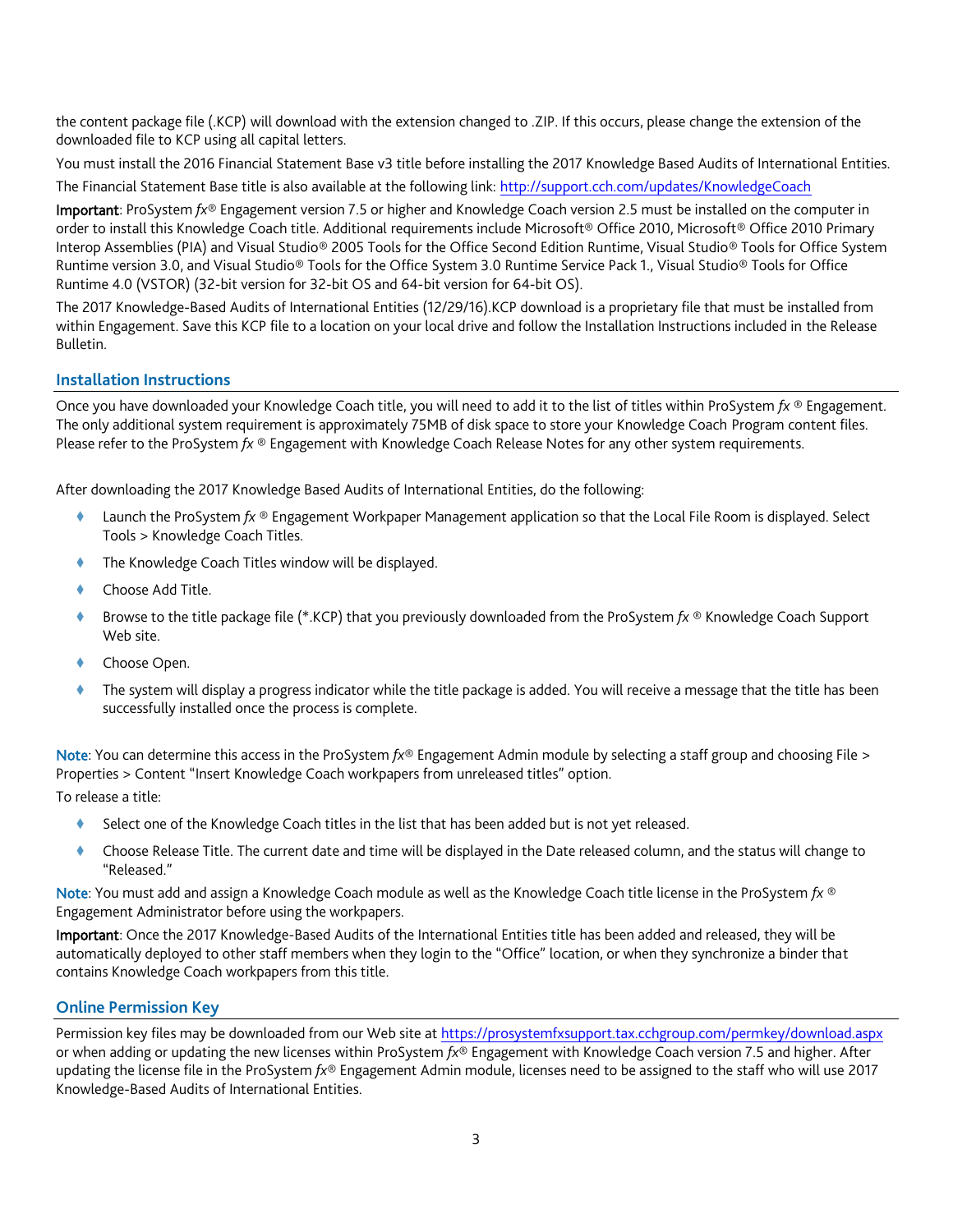If you have not already established a Single Sign-on (SSO) account with Customer Service, we urge you to do so at this time.

## **Accounting Research Manager**

CCH's Accounting Research Manager ("ARM") is the most comprehensive, up-to-date and objective online database of financial reporting literature. It includes all authoritative and proposed accounting, auditing, and SEC literature, plus independent, expert-written interpretive guidance.

Available on ARM, the Knowledge-Based Audits of International Entities Guide helps you comply with the most recent professional standards and guidance for the conduct of audits of International entities and to integrate the use of practice aids, tools, and other resources with its guidance. This publication supplements and complements the Knowledge-Based documents that are available in Knowledge Coach.

If you subscribe to an ARM library that includes International Entities content, you can link directly to source material from Resources within Knowledge Coach documents. These links have been updated to refer to the accounting standards under the IASB Accounting Standards. Also, if you subscribe to the Knowledge-Based Audits of International Entities Guide on ARM, you can take advantage of references to the guide material from within the Knowledge Coach documents.

With Accounting Research Manager, you maximize the efficiency of your research time, while enhancing your results. Learn more about our content, our experts, and how you can request your free trial by visiting [http://www.accountingresearchmanager.com.](http://www.accountingresearchmanager.com/) You can also access the Accounting Research Manager Web site by selecting the item in ProSystem *fx* ® Engagement from the Guidance tab on the Shortcuts bar in the Binder window.

# **Using Your Knowledge Coach Content**

To use your Knowledge Coach Workpaper Templates, open a binder in ProSystem *fx*® Engagement, select the workpaper tab into which you would like to insert the workpaper, and select New Knowledge Coach Workpaper from the toolbar or File menu. The New Knowledge Coach Workpaper dialog appears (Figure 1).

Select the New Knowledge Coach Title with the content you would like to use. You can only select titles you have installed. The information displayed changes to reflect the workpaper organization available for the selected title.

Select the Knowledge Coach Workpaper Templates to insert into your binder and click OK. The Selected Workpaper Properties dialog appears. Each workpaper name is automatically loaded into the Name field. Add a workpaper index in the Index field and make any Name modifications you desire. You can also modify the tab location or the roll forward settings for each workpaper. Then click OK.

| lew Knowledge Coach Workpaper                      |                                                                                                                                                                                                                                                                                                                                                                                                                                                                                                                                | Χ                                                                                                            |
|----------------------------------------------------|--------------------------------------------------------------------------------------------------------------------------------------------------------------------------------------------------------------------------------------------------------------------------------------------------------------------------------------------------------------------------------------------------------------------------------------------------------------------------------------------------------------------------------|--------------------------------------------------------------------------------------------------------------|
| Industry title selection<br>lQ<br>$\leftarrow$     | Workpaper selection<br>Add independent workpapers without foundation workpapers                                                                                                                                                                                                                                                                                                                                                                                                                                                | -e<br>+å                                                                                                     |
| 2017 KBA International<br>$\overline{\phantom{a}}$ | 000-Resources<br>田一<br>由一<br>100-The Communications Hub<br>200-Pre-Engagement Procedures<br>面示<br>300-Risk Assessment-Understanding the Entity & Environment<br>由一<br>400-Risk Assessment-Design of Internal Controls<br>田…<br>500-Assessing Risk of Material Misstatement<br>画画<br>600-Audit Procedures-Response to Assessed Risks<br>面一<br>700-Audit Procedures-Tests of Internal Controls<br>由一<br>800-Audit Procedures-Substantive Tests<br>面一<br>900-Evaluating, Concluding & Reporting Procedures<br>由一<br>$\rightarrow$ | Details of selected workpaper<br>Highlight a workpaper or select<br>a workpaper check box to see<br>details. |
|                                                    | OK                                                                                                                                                                                                                                                                                                                                                                                                                                                                                                                             | Help<br>Cancel                                                                                               |

Figure 1 - New Knowledge Coach Workpaper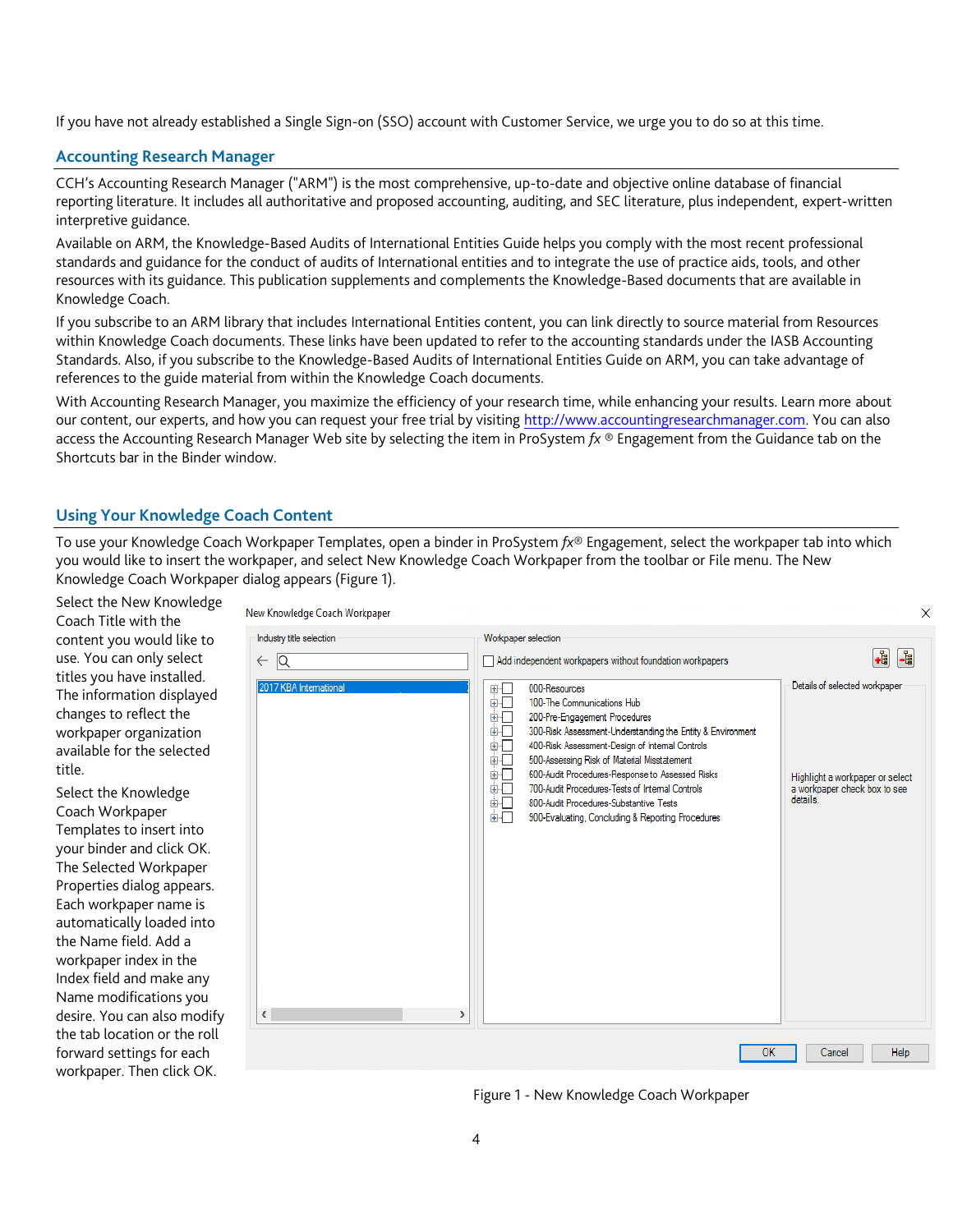The integrated Knowledge Coach workpaper is now inserted into your engagement binder. For more information on how to use Knowledge Coach workpapers in your binder, see the Knowledge Coach User Guide.

# **Additional Information on Knowledge Coach and the KBA Methodology**

Knowledge-Based Audit (KBA) Methodology - Allows the results of one set of procedures to become the input for the next. The key components of the KBA methodology include:

- An Overview that guides auditors through the methodology;
- Knowledge-Based Audit documents, integral to the risk assessment and overall audit processes, which contain steps and procedures required by ISAs;
- Customizable Audit Programs that take auditors through related steps and procedures;
- Practice Aids to help auditors complete steps or processes outlined in the Knowledge-Based Audit documents and Audit Programs;
- Auditor's Reports that provide a variety of sample auditor's opinions on audited financial statements; and
- Correspondence documents that provide sample letters to be used to comply with ISA requirements and in many other common situations.
- The International Auditing and Assurance Standards Board's (IAASB) Risk Assessment Standards The practice aids and tools in the 2017 Knowledge-Based Audits of International Entities are designed around the IAASB's risk assessment standards to assist auditors of nonpublic international entities by:
	- Facilitating compliance with ISAs;
	- Encouraging more effective audits through tailored audit programs and comprehensive practice aids;
	- Helping auditors to focus on and respond to identified audit risks; and
	- Enhancing audit documentation.

#### ProSystem fx® Knowledge Coach

- ProSystem fx® Knowledge Coach functionality allows auditors/accountants to use the Knowledge-Based-Audit methodology more efficiently by eliminating the need for duplicate entry of the same information, tailoring audit documentation to each particular engagement, and documenting the link between risks identified and procedures performed. AUD-100 Tailoring Question Workpaper is a document in Knowledge Coach that presents engagement-level questions designed to aid in tailoring the engagement documentation to fit each client. Completing the questions helps the auditor avoid duplication and unnecessary workpapers.
- Before you begin your audit, please review the guidance in AUD-101 Overall Audit Program. This workpaper is intended to be your road map through a Knowledge-Based Audit methodology. You should start your audit with AUD-100 Tailoring Question Workpaper and AUD-101 Overall Audit Program.
- Risks can be captured via the Risk Summary task pane from any Knowledge Coach workpaper by the current editor of KBA-502 Summary of Risk Assessments. This allows the user to continuously assess risks during the engagement. Several workpapers prompt the consideration of the presence of risks, but the Risk Summary task pane must be used to document those risks. All documented risks flow to the Risk Summary. To ensure risks show in findings tables, make sure to check the "workpaper identified in" field of the Risk pane.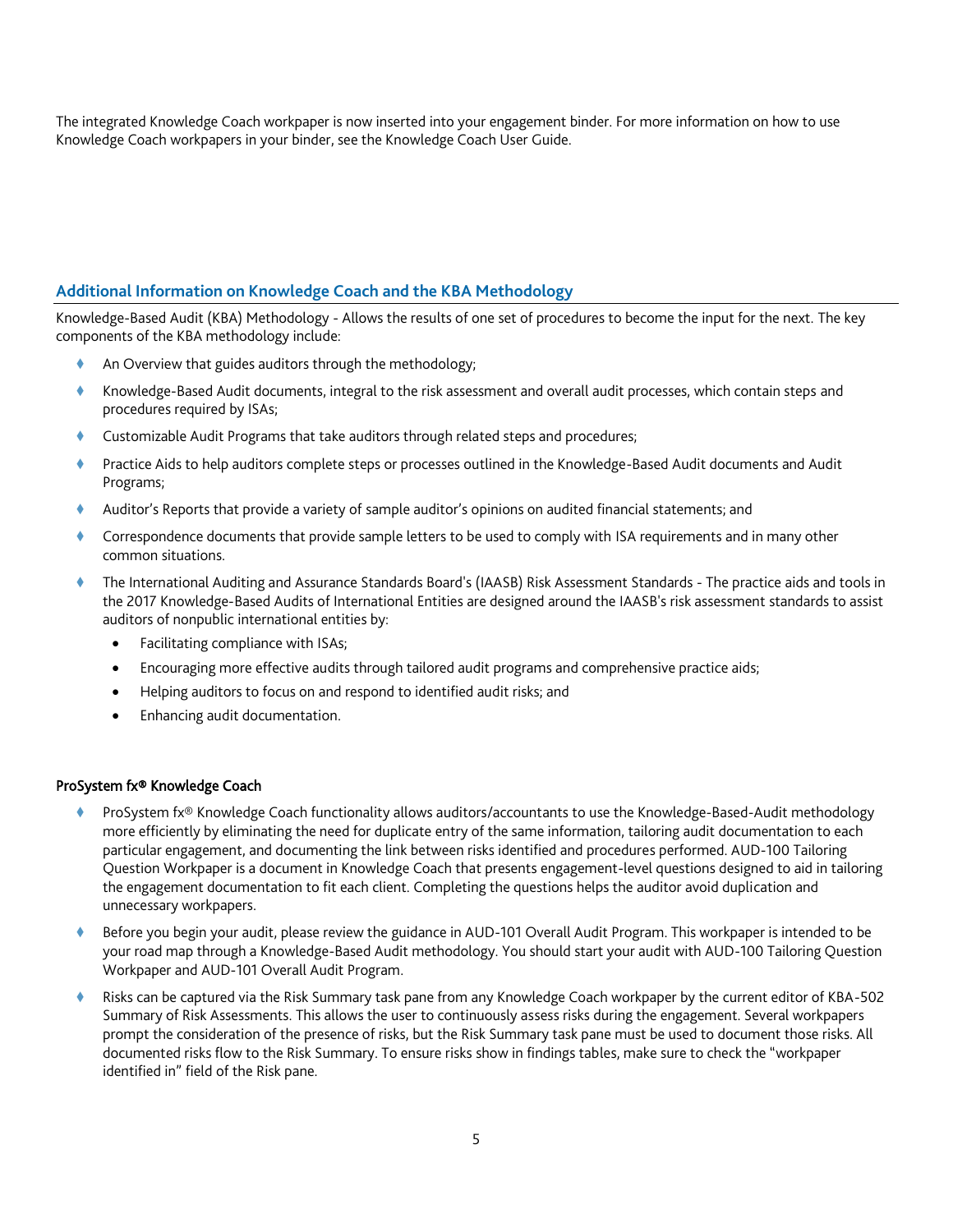- Information Flow helps cut down on the time spent duplicating information across forms. In addition, the flow of consistent information ensures that information and updates to information are not missed between workpapers. Drill-down functionality helps the user navigate quickly to the source of the information, aiding in the review of the audit file.
- Diagnostics help keep track of unresolved issues like unanswered questions, incomplete risks, program steps not linked to risks or relevant assertions, missing workpaper, and more.
- Links to Accounting Research Manager (ARM)-If you subscribe to an ARM library that includes audit content, you can link directly to source material from Resources within Knowledge Coach workpapers. These links have been updated to reference to the accounting standards under the International Auditing and Assurance Standards Board. Also, if you subscribe to the Knowledge-Based Audits of International Entities Guide on ARM, you can take advantage of links to the audit guide material from within the Knowledge Coach documents.
- Interpretive Guidance is integrated into each Knowledge Coach template through the Tips view of each new task pane. Informational features include Practice Points, Examples, Optional Workpapers, and Resources to help auditors work more effectively and efficiently. You can also navigate from Resources within a document or the tip pane directly to CCH's Accounting Research Manager and industry audit guides by simply clicking on the Reference.

| 2017 Knowledge-Based Audits of International<br>Entities(12/29/2016)                         |
|----------------------------------------------------------------------------------------------|
| Engagement v. 7.5 with Knowledge Coach 2.5 or higher and<br>2016 Financial Statement Base v3 |
| December 2016                                                                                |
| 18MB                                                                                         |
| 42 minutes at 56 kbps                                                                        |
| <b>Full Version</b>                                                                          |
| Windows® 7, 8, 8.1, 10                                                                       |
| Microsoft <sup>®</sup> Office 2010 or higher required                                        |
|                                                                                              |

## **Contact Information**

For a demo or to purchase additional titles as they become available 1-800-PFX-9998

Technical Support 1-800-PFX-9998